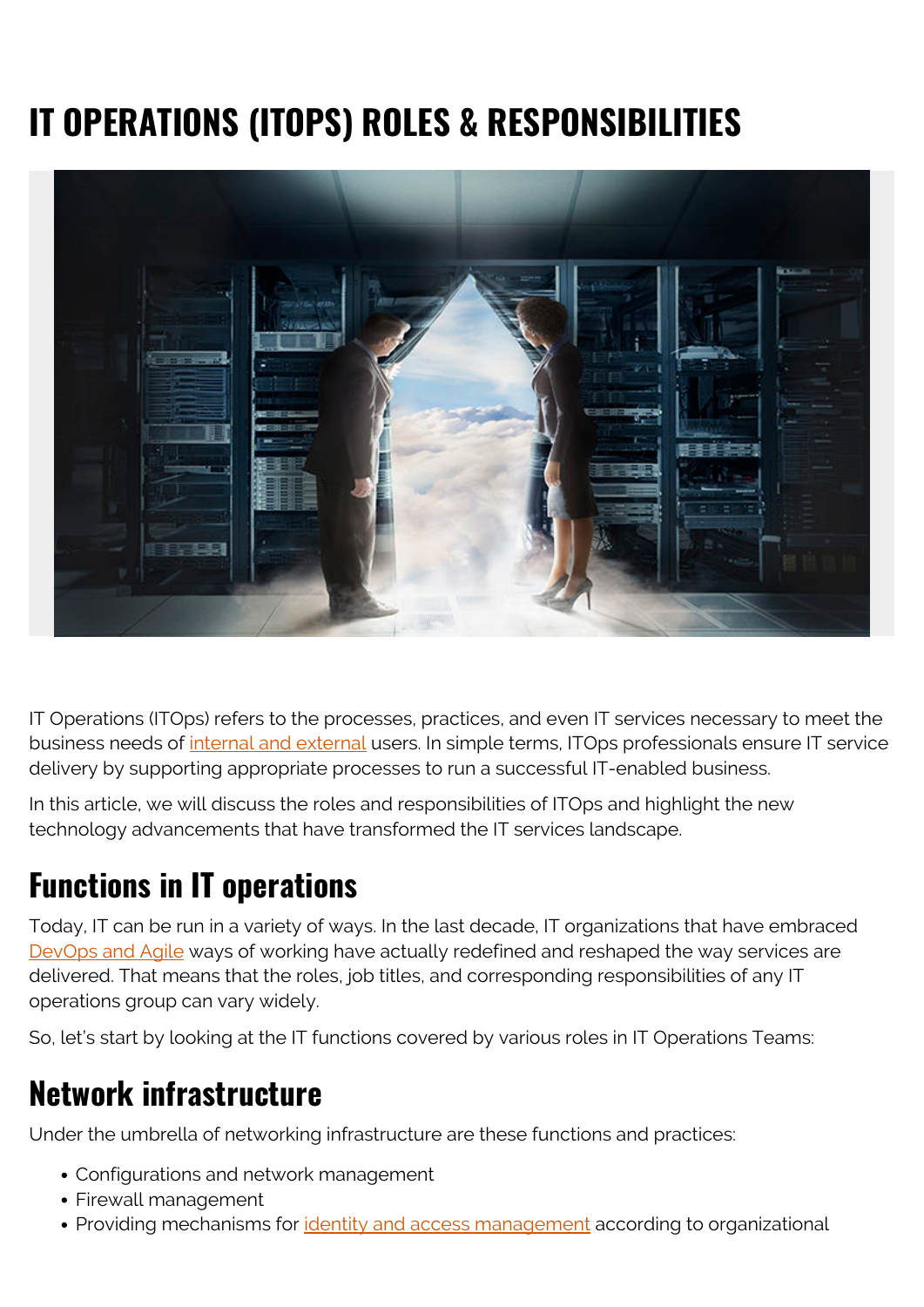policies

- Monitoring network infrastructure health and traffic flows
- Hardware deployment, upgrades, and support

*(Read more about [enterprise networking](https://blogs.bmc.com/blogs/enterprise-networking/).)*

#### **Server management**

Server management encompasses these activities:

- Managing and provisioning infrastructure resources for internal users such as DevOps teams and external users including customers and partners
- Managing configuration changes and IT workloads
- [IT infrastructure management](https://blogs.bmc.com/blogs/it-infrastructure/) functions including configuring, managing, and delivering IT environments using on-site and off-side data center and cloud infrastructure resources
- Managing software licensing and upgrades
- Setting up and authorizing software, hardware, and server resources for new users

### **Service desk support**

In any IT organization, the service desk support might be included within a specific  $IT$  service [management \(ITSM\)](https://blogs.bmc.com/blogs/itsm/) department or IT Operations more generally. Common activities include:

- Troubleshooting issues
- Managing help desk and [ticketing systems](https://blogs.bmc.com/blogs/it-ticketing-systems/)
- Coordinating with the service desk to identify and mitigate [root cause issues](https://blogs.bmc.com/blogs/root-cause-analysis/) pertaining to the IT infrastructure and systems
- Developing a disaster recovery and risk mitigation plan
- Working with external partners, auditors and consultants on risk management and regulatory compliance projects

*(Compare the [help desk to the service desk.](https://blogs.bmc.com/blogs/help-desk-vs-service-desk-whats-difference/))*

#### **Incident & security management**

Traditionally a standalone department, security and incident management are becoming more and more crucial to all areas of IT, especially in explicitly [SecOps or DevSecOps](https://blogs.bmc.com/blogs/secops-vs-devsecops/) organizations. Activities in this area include:

- Implementing [proactive, preventive, and reactive maintenance measures](https://blogs.bmc.com/blogs/reactive-vs-proactive-problem-management/)
- Implementing and using technology systems to detect patterns of anomalous network and security behavior
- Managing identity and access controls, organizational security policies, and industry-proven security best practices across the on-site and [cloud-based infrastructure systems](https://blogs.bmc.com/blogs/cloud-infrastructure/)
- Architecting IT environments with sufficient redundancy, duplication, and security protection against natural, internal, and external threats that may compromise [information security](https://blogs.bmc.com/blogs/infosec-information-security/) and [service availability](https://blogs.bmc.com/blogs/high-availability/)
- Developing and implementing [service level agreement \(SLA\)](https://blogs.bmc.com/blogs/sla-template-examples/) standards necessary for successful IT-enabled business operations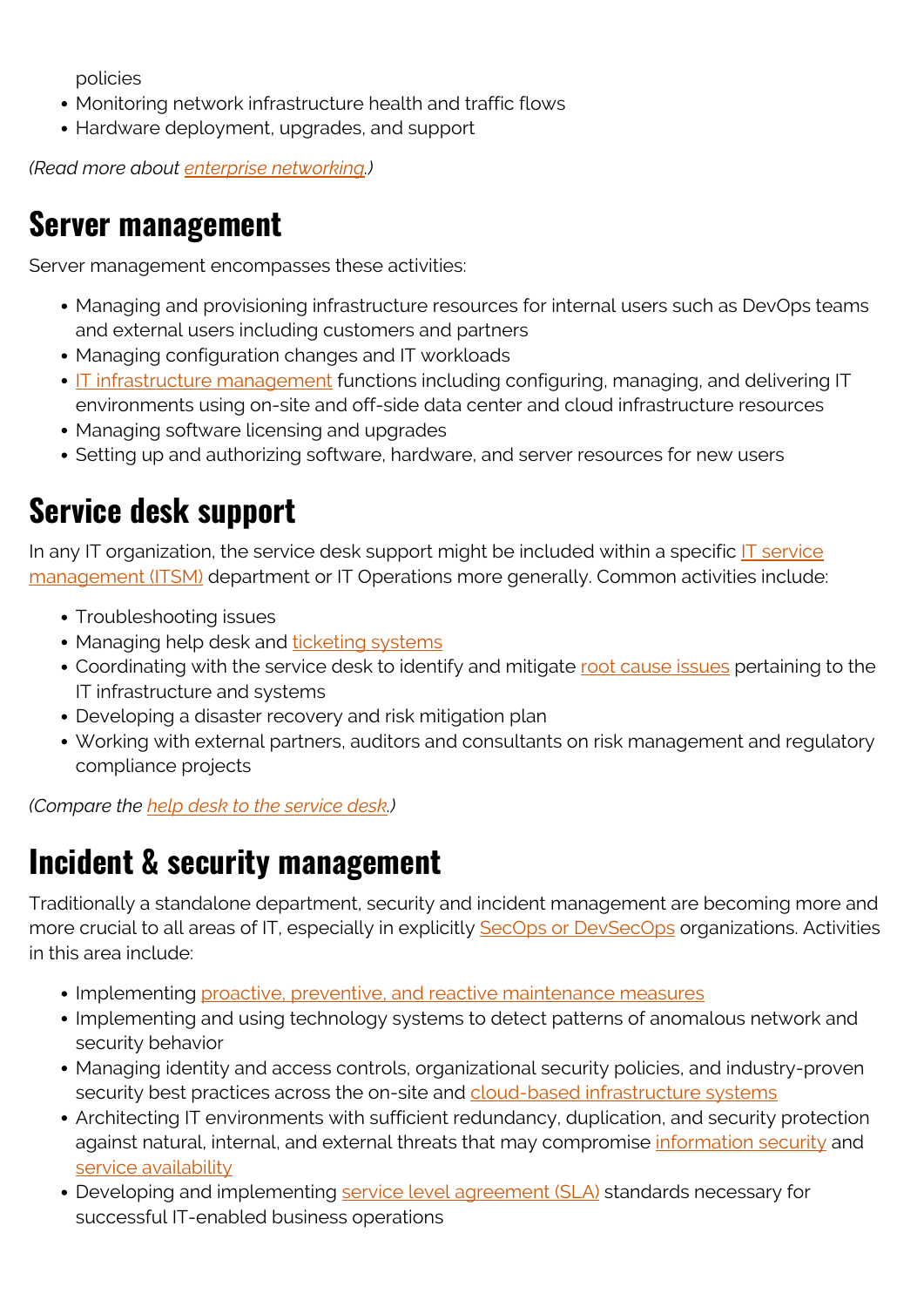

## **ITOps + DevOps functions**

Of course, IT operations does have some intersecting responsibilities that also support application and software, including [development and testing](https://blogs.bmc.com/blogs/sdlc-software-development-lifecycle/). In particular, DevOps does bring IT operations personnel closer to IT applications teams in the following areas:

- Application support, configurations, installations, and troubleshooting
- Database maintenance
- Application and infrastructure monitoring
- Network management
- Service desk support
- Financial auditing and reporting
- IT Operations help desk and support

These responsibilities are assigned across several roles, as your IT organization deems most appropriate and effective.

#### **Common IT Operations job titles**

Let's review some of the most common ITOps roles in an enterprise IT organization:

**Operations Engineer** manages operations for environment implementation, application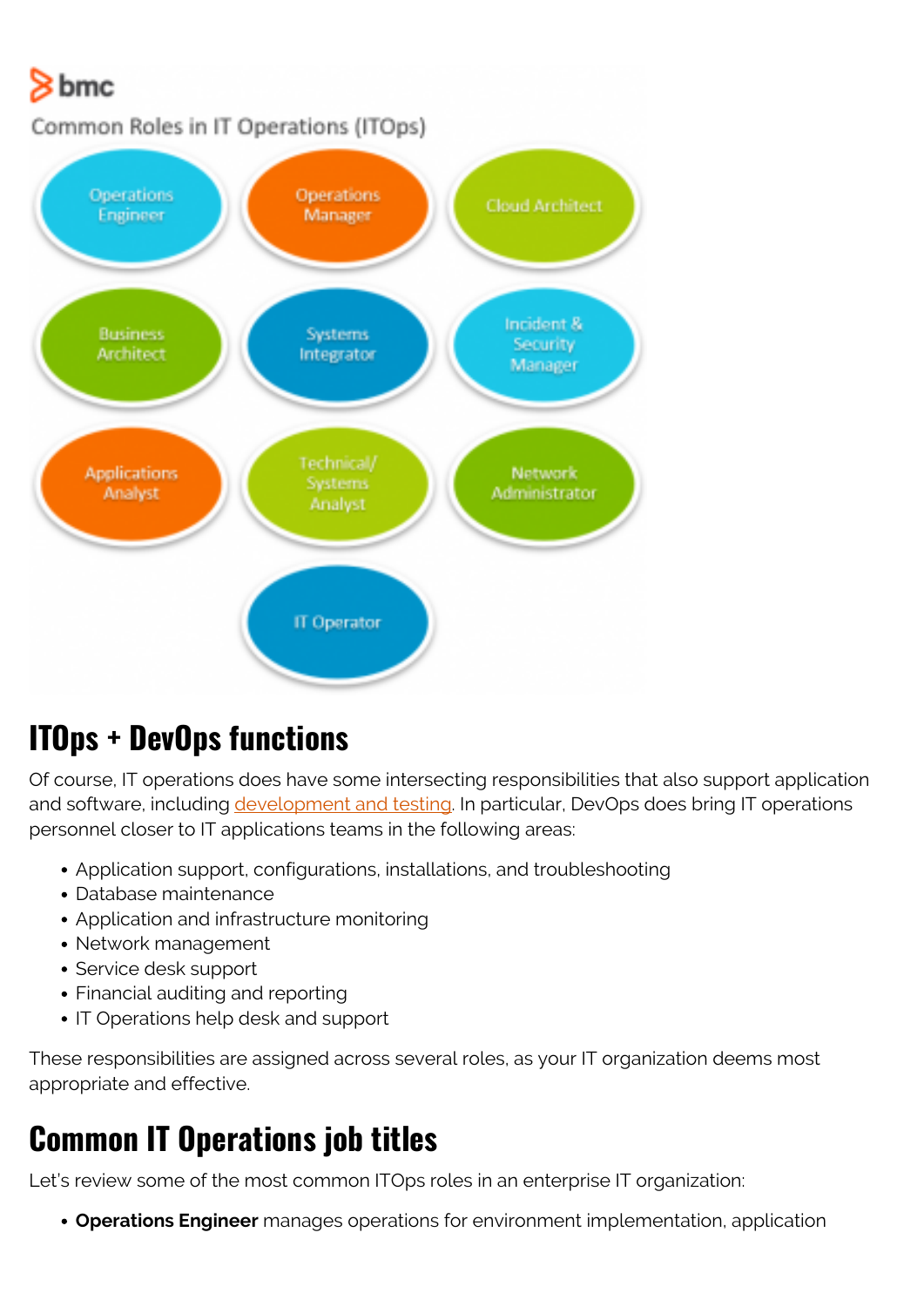deployment and optimization of ITSM framework best practices.

- **Operations Manager** oversees the design and implementation of ITOps from a business and technical aspect.
- **Cloud Architect** designs the cloud environment with respect to the organization's business requirements. Additional responsibilities include Infrastructure deployment, maintenance, monitoring, management, and security.
- **Business Architect** interprets organizational policies, risks and goals, and bridges the gap between strategy and execution. Synthesizes the strategy development process across all departments to ensure that the collective vision of all teams are aligned with the organization.
- **Systems Integrator** designs, builds, and synthesizes all IT system subsets used collectively to deliver an IT service or solution.
- **Incident and Security Manager** develops strategies and systems that help reduce risk and maximize dependability of an IT service.
- **Applications Analyst** is responsible for monitoring, administration, and maintenance of software applications, interacting data and the underlying IT infrastructure.
- **Technical/Systems Analyst** analyzes how IT systems, solutions and applications fit with the business needs of the organization. Defines and analyzes system performance, standards, and issues.
- **Network Administrator** configures systems, identifying, and solving network issues; budgeting, maintenance, and management of network resources.
- **IT Operator** deploys, installs, and sets up devices for users. Responding to service requests by fixing issues, replacing, or upgrading equipment.

*(Read about [IT/business alignment.](https://blogs.bmc.com/blogs/it-business-alignment/))*

## **AIOps for IT operations**

One of the primary challenges facing IT Operations teams is the sheer scale of tasks involved in effectively managing and delivering services to a large user base. Advancements in [artificial](https://blogs.bmc.com/blogs/artificial-intelligence-vs-machine-learning/) [intelligence and machine learning](https://blogs.bmc.com/blogs/artificial-intelligence-vs-machine-learning/) have presented ITOps as a popular use case in enterprise settings, especially environments where IT infrastructure is growing in complexity and [generates](https://blogs.bmc.com/blogs/big-data/) [vast volumes of data](https://blogs.bmc.com/blogs/big-data/).

The use case has taken the title of AIOps—Artificial Intelligence for IT Operations. According to AlOps of "big data and machine learning to automate IT operations processes, including event correlation, anomaly detection and causality determination."

Some of the popular AIOps vendors include:

- $\bullet$  BMC
- AppDynamics
- NewRelic
- PagerDuty
- Splunk

*(Explore [AIOps solutions from BMC.](https://blogs.bmc.com/it-solutions/aiops.html))*